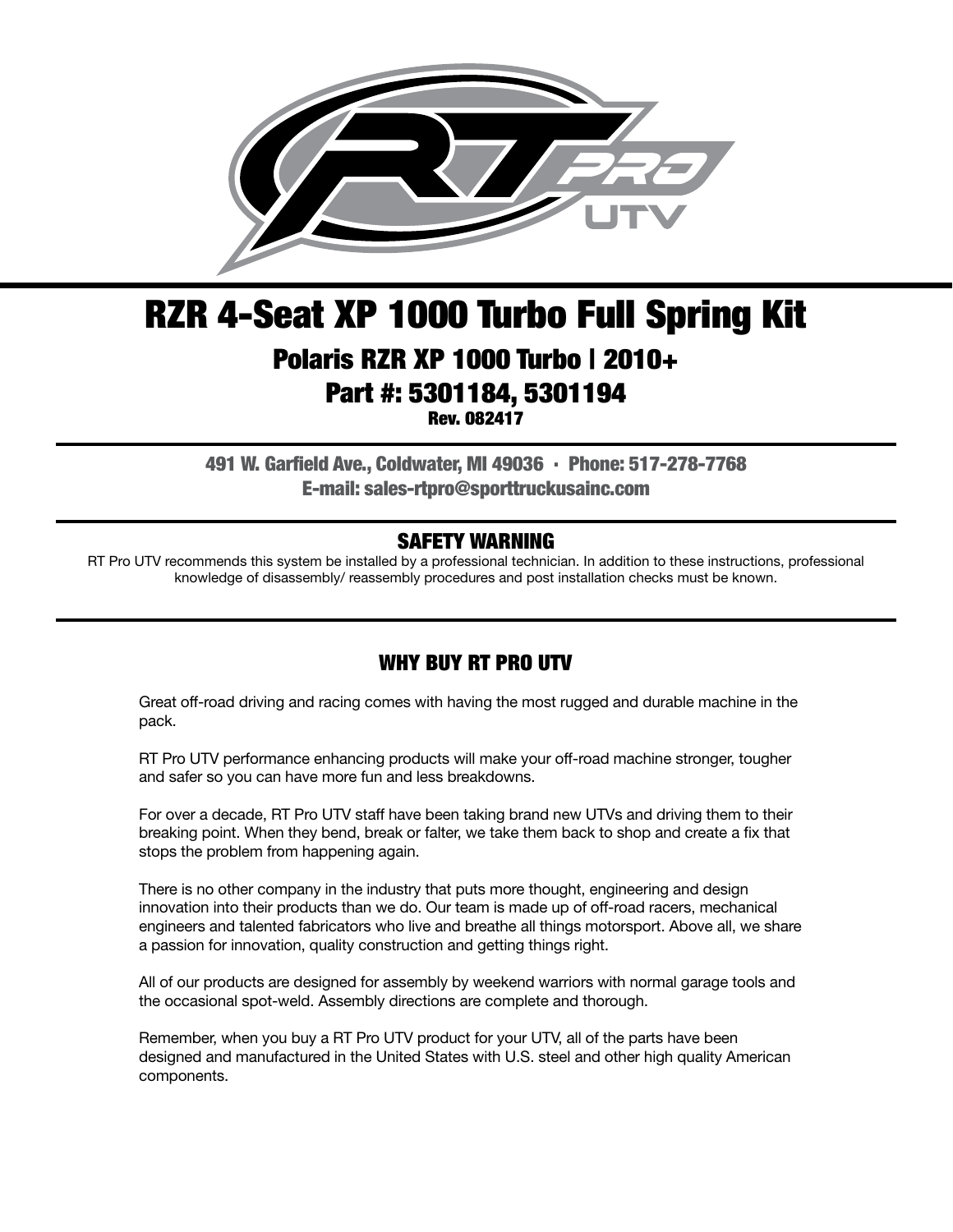

| <b>RTP5301184 - Medium</b> |                          |     |  |
|----------------------------|--------------------------|-----|--|
| Part#                      | <b>Description</b>       | 0TY |  |
| 30120325S                  | <b>Front Coil Spring</b> | 2   |  |
| 30040600DS                 | <b>Front Coil Spring</b> | 2   |  |
| 37100200S                  | Rear Coil Spring         | 2   |  |
| 37140300S                  | Rear Coil Spring         | 2   |  |
| 04063                      | Coil-over Ring           | 4   |  |
| 04064                      | Coil-over Ring           | 4   |  |

| <b>RTP5301194 - Heavy</b> |                          |            |  |
|---------------------------|--------------------------|------------|--|
| Part#                     | <b>Description</b>       | <b>OTY</b> |  |
| 30120350S                 | Front Coil Spring        | 2          |  |
| 30040600DS                | <b>Front Coil Spring</b> | 2          |  |
| 37100250S                 | Rear Coil Spring         | 2          |  |
| 37140300S                 | Rear Coil Spring         | 2          |  |
| 04063                     | Coil-over Ring           | 4          |  |
| 04064                     | Coil-over Ring           | 4          |  |

FITMENT NOTES

N/A

N/A

# INSTALLATION TIME

Approximately 1 hour Easy/Medium Difficulty

# INSTALLATION INSTRUCTIONS

#### INSTALLING THE SPRINGS

- 1. Remove shocks from machine and back off Preload Adjuster Nuts until there is enough room to remove the Lower Retaining Rings from the shock assemblies.
- 2. Slide OEM springs off shock assembly and discard. Keep the Lower Retainer Rings for re-use.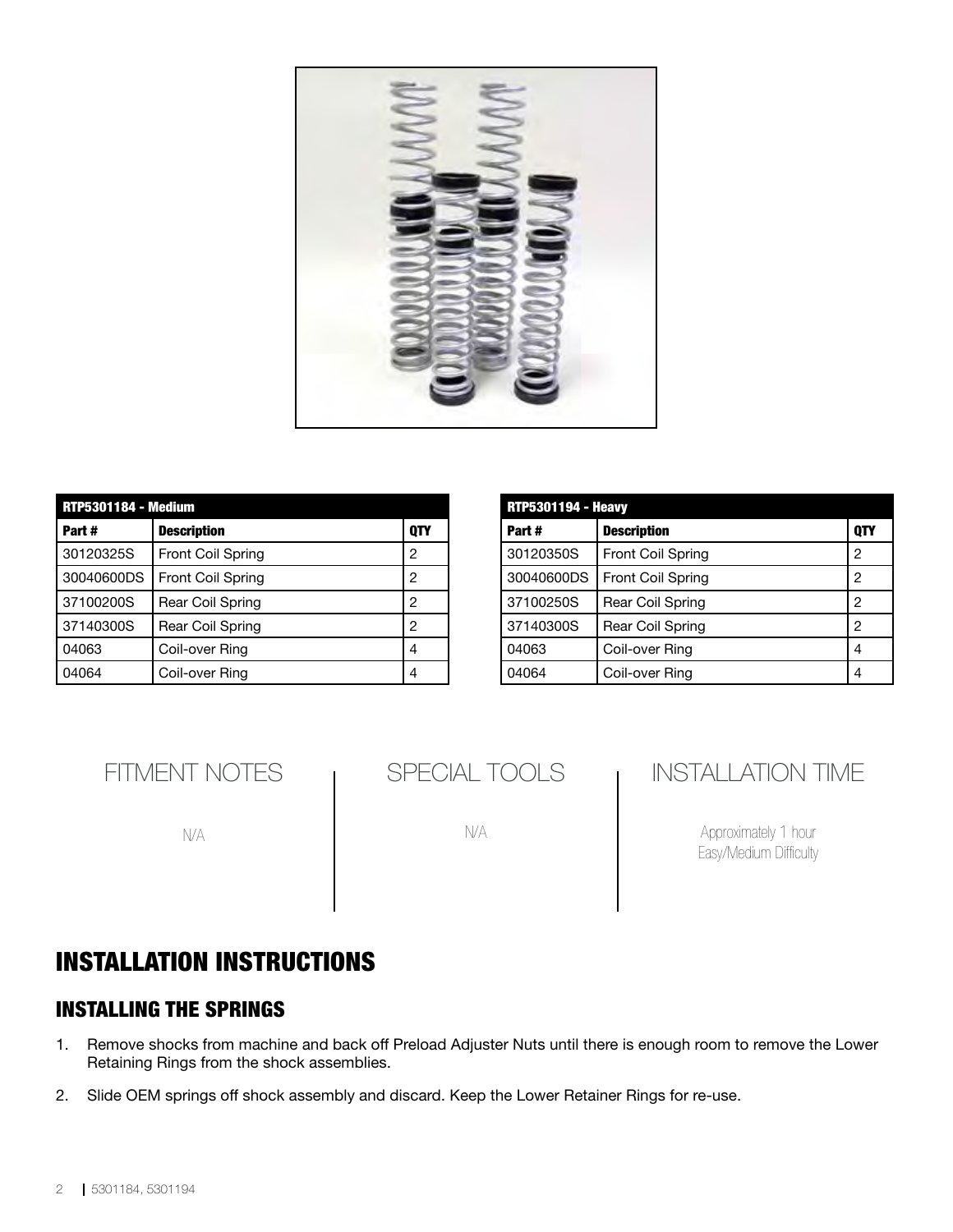3. Start by installing the adapter rings to the top spring retainer. These will adapt your shocks to use the new largersized springs provided in this kit.

*NOTE: Adapters are only used on the front shocks in this kit.*

- 4. The front springs are 2.5" I.D. and the rear are 3.0" I.D. the short springs go on first.
- 5. Slide the new springs on starting with the short springs. Next slide the supplied Spring Spacers on to the shock bodies. The short shoulder of the spacers should face the short spring and slide inside of it.

*NOTE: All short springs are the same rate so they can go on any shock in any order.* 

*NOTE: You may reuse the OEM rear spring spacers mounted upside down for a firmer ride at an earlier point in the travel. Start with our then experiment later if needed.*

6. Finally, install the long springs and the Lower Retaining Rings. - Once the shocks are reassembled you are ready to move on to the initial setup.

*NOTE: While the shocks are off the machine be sure to lubricate the eyelets on the shocks with some grease or your preference of lubricant. Polaris is shipping the RZR's out with completely dry eyelets!*

#### SETTING UP THE SPRINGS

Settings vary so much from vehicle to vehicle. It is impossible for us to give a universal answer to where you should start. Like with any coil-over shock, spring rates and preload take some fine tuning to achieve the best results. The good news is we have the rates figured out for 95% of users. As for the preload, we recommend using this formula:

7. With the machine jacked up off the ground; Spin the Preload Adjuster Nuts down until they touch off on the springs. This is Zero Preload.

*NOTE: A common misconception is that preload is to be measured from below the head of the shock (where it meets the threaded body) to the top of the Preload Adjuster Nuts. This is false. Zero preload is when the shock is fully extended and the Preload Adjuster Nut is just touching the spring stack enough to keep it from moving up and down inside its limits. The measurement from the head of the shock should only be used as a reference point to check total preload.*

- 8. From Zero Preload, tighten the Preload Adjuster Nuts down 1/4" on the front and 1 1/2" on the rear shocks. Use the exposed threaded bodies of the shocks as a reference point to know how far you're going.
- 9. Set the machine on the ground after setting both front and rear Initial Preload. Before measuring your ride height, take the vehicle for a quick ride around the driveway.

*NOTE: The suspension needs to "settle" and will only do so by driving it. Jumping up and down on the bumpers will not suffice.*

- 10. Once the suspension is settled, measure the front and rear ride height. At RT Pro we measure the rear at the bottom of chassis. On the front we measure at the front of the chassis base structure directly behind the lower arm rearmost mounting tab.
- 11. As a base recommendation, we set most of our racing vehicles at 13" front and 12" rear. The RZR seems to jump and handle better with the front end about 0.5-1" higher than the rear. For terrain with less ground clearance required we always prefer 13"F / 11"R. This is our preference so your mileage may vary. There is no real "wrong" way to set your vehicle up. It should always be whatever works best for you. Of course you can always add more preload to get a little extra ride height but will sacrifice ride quality.
- 12. In the initial stages of adjustment we recommend starting with 1/2" adjustment increments. Once you feel you're close, start making 1/4" adjustments and then 1/8" until you are personally satisfied with the height and ride of your machine for your applications. It's fine to run up to 1.5" of preload in front and 3" rear with these springs but if your ride requires more than this we recommend swapping to a stiffer main spring. The rear is designed to run more preload than the front with this kit, so don't be surprised if this is what you end up with.